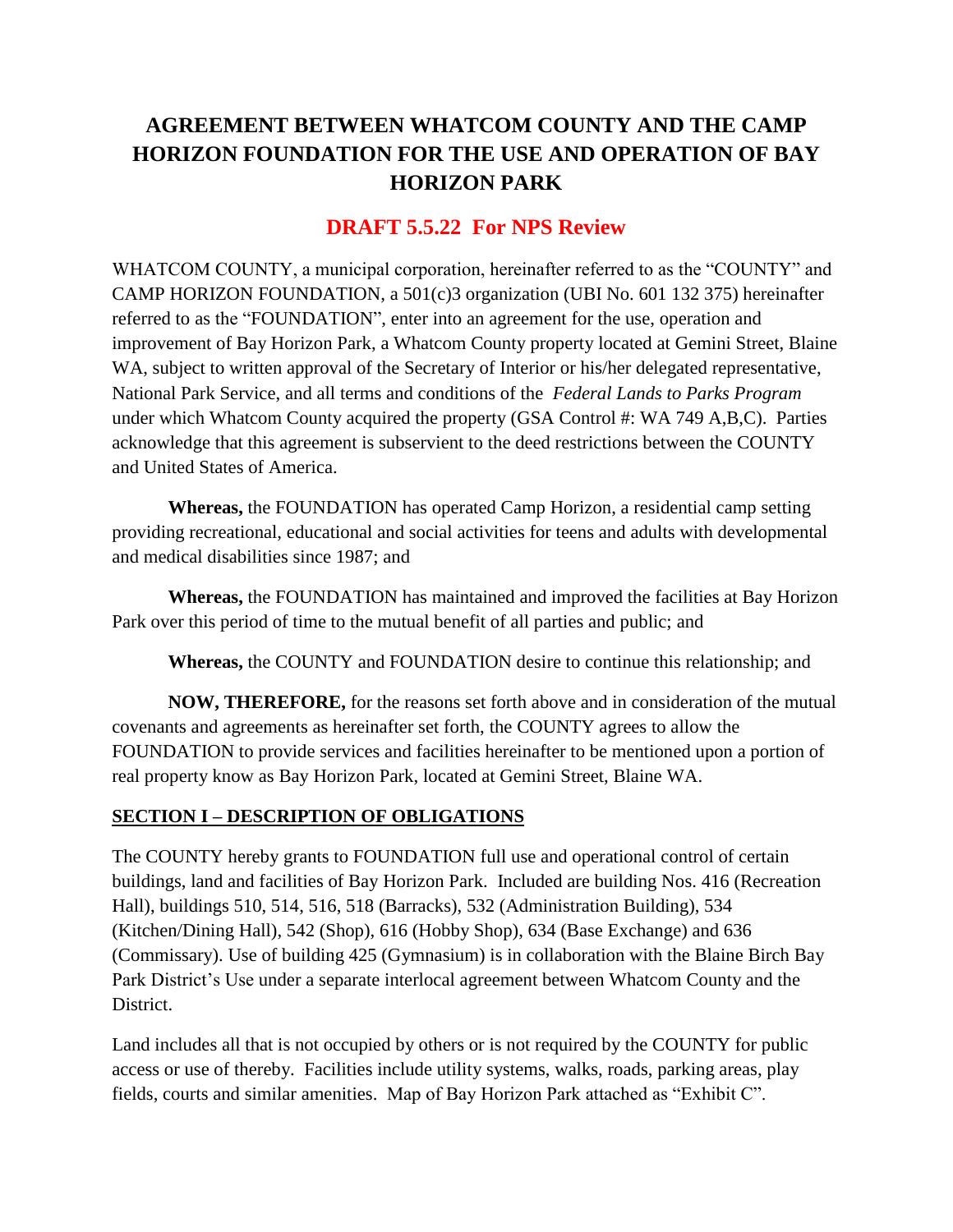Additional obligations of COUNTY are detailed in Exhibit "A", attached to and incorporated herein by reference.

FOUNDATION agrees to operate Bay Horizon Park as a public park and recreational facility, providing those activities and services which are appropriate to the recreational needs of the public, are in keeping with the nature and location of the park, and which are mutually agreed upon by the parties to this AGREEMENT.

FOUNDATION will be allowed during the term of this agreement to operate for six weeks during the month of June, July and/or August each year and at such other times as may be mutually agreed upon, in and on the facilities of Bay Horizon Park, a residential camp for recreational, educational and social activities for teens and adults with developmental and/or medical disabilities to be known as *"Camp Horizon"* and other park related uses as agreed to by the Whatcom County Parks Director or their representative.

# **SECTION II – CONSIDERATION**

1. The principle consideration to be exchanged is this AGREEMENT shall be the mutual benefits to be derived by both parties from their performance of the obligations and conditions set forth herein. The FOUNDATION is authorized to charge appropriate fees for the public's use of the facilities and services, as approved by the COUNTY. Income from said fees shall be used to defray FOUNDATION'S cost of management and operation of the Park, and to maintain and repair buildings, grounds and facilities in a state of repair satisfactory to COUNTY.

2. In the event FOUNDATION shall generate funds from the operation of Bay Horizon Park in excess of amounts required to defray operation and maintenance costs of the Park for any fiscal year, and in excess of those required to meet the Bay Horizon Park budget for the next fiscal year, FOUNDATION shall pay to COUNTY a percentage of such excess at rated set forth in Exhibit "B" attached to and incorporated herein by reference. Such fee shall be paid before December 31<sup>st</sup> of the calendar year in which the affected fiscal year has ended.

3. For the purposes of this section of the AGREEMENT, the income and expenses of Camp Horizon shall not be included in the determination of the existence of excess funds.

# **SECTION III - TERM OF AGREEMENT**

The term of this AGREEMENT shall commence upon execution of this AGREEMENT by the parties and run for five-years. Upon satisfactory performance and review of the terms and conditions, the FOUNDATION will have the option to renew this agreement for four consecutive five-year periods terminating on December 31, 2048, unless terminated earlier within the provisions of this AGREEMENT. Any changes reached by the COUNTY and FOUNDATION for renewal of this AGREEMENT shall be subject to the written approval of the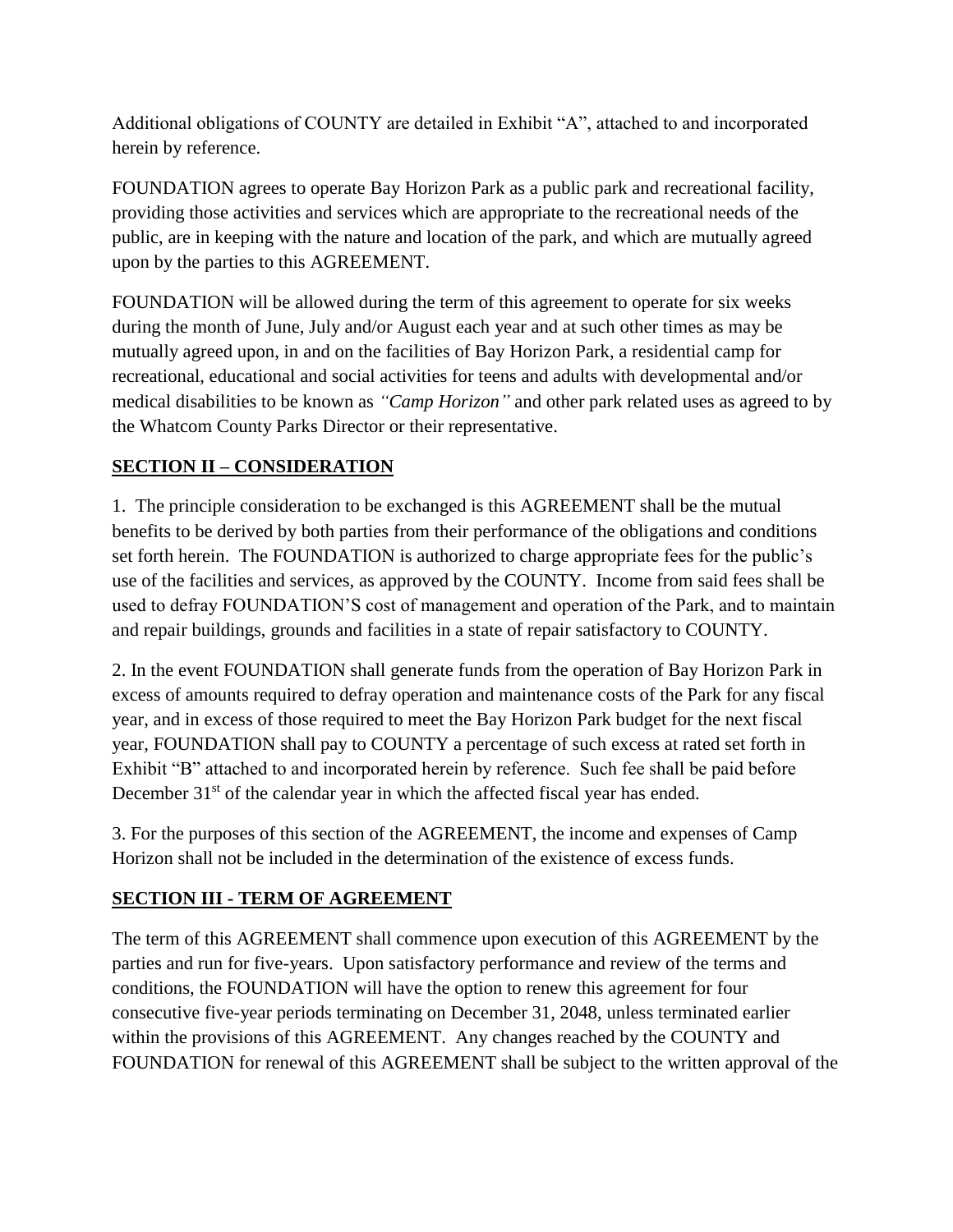Secretary of Interior or his/her delegated representative, National Park Service, if any significant changes to the AGREEMENT are included.

# **SECTION IV- GENERAL PROVISIONS**

1. ADIMINISTRATION OF THE AGREEMENT: The COUNTY hereby appoints and the FOUNDATION hereby accepts the Whatcom County Parks & Recreation Director, hereinafter known as the "Director", as the COUNTY'S representative for the purpose of administering the provisions of the AGREEMENT, including the COUNTY'S documents related to the AGREEMENT, to request and receive additional information from the FOUNDATION, to assess the general performance of the FOUNDATION under this AGREEMENT, to determine if contracting obligations are being performed in accordance with the federal, state, or local law, and to administer any other right granted to the COUNTY under this AGREEMENT. The COUNTY and the FOUNDATION expressly reserve the right to terminate this AGREEMENT as provided herein and also expressly reserve the right to commence civil action for the enforcement of this AGREEMENT.

2. ANNUAL MEETING OF THE PARTIES: Representatives of each party to this AGREEMENT will meet annually at a date, time and place to be mutually agreed upon to review the past fiscal year's operation, financial statement and adopt a plan for the coming year. FOUNDATION will present a summary of the past year's operation and a budget for the next fiscal year. The schedule of fees and charges to be collected by FOUNDATION for the use of Bay Horizon Park will be reviewed and changed as appropriate. Proposals for changes or amendments to this AGREEMENT will be presented and discussed, and acted upon if appropriate. This requirement for an annual meeting shall not prevent the parties from meeting jointly at other times to discuss and act upon matters affecting the AGREEMENT.

3. EXTENT OF AGREEMENT: This AGREEMENT contains terms and conditions agreed upon by the parties. The parties agree that there are no other understandings, oral or otherwise, regarding the subject matter of this AGREEMENT.

4. NON-DISCRIMINATON: COUNTY's policy is to provide equal opportunity in all terms, conditions and privileges of employment for all qualified applicants and employees without regard to race, color, creed, religion, national origin, sex, sexual orientation (including gender identity), age, marital status, disability, or veteran status. FOUNDATION shall comply with all laws prohibiting discrimination against any employee or applicant for employment on the grounds of race, color, creed, religion, national origin, sex, sexual orientation (including gender identity), age, marital status, disability, political affiliation, or veteran status, except where such constitutes a bona fide occupational qualification. Furthermore, in those cases in which FOUNDATION is governed by such laws, FOUNDATION shall take affirmative action to ensure that applicants are employed, and treated during employment, without regard to their race, color, creed, religion, national origin, sex, age, marital status, sexual orientation (including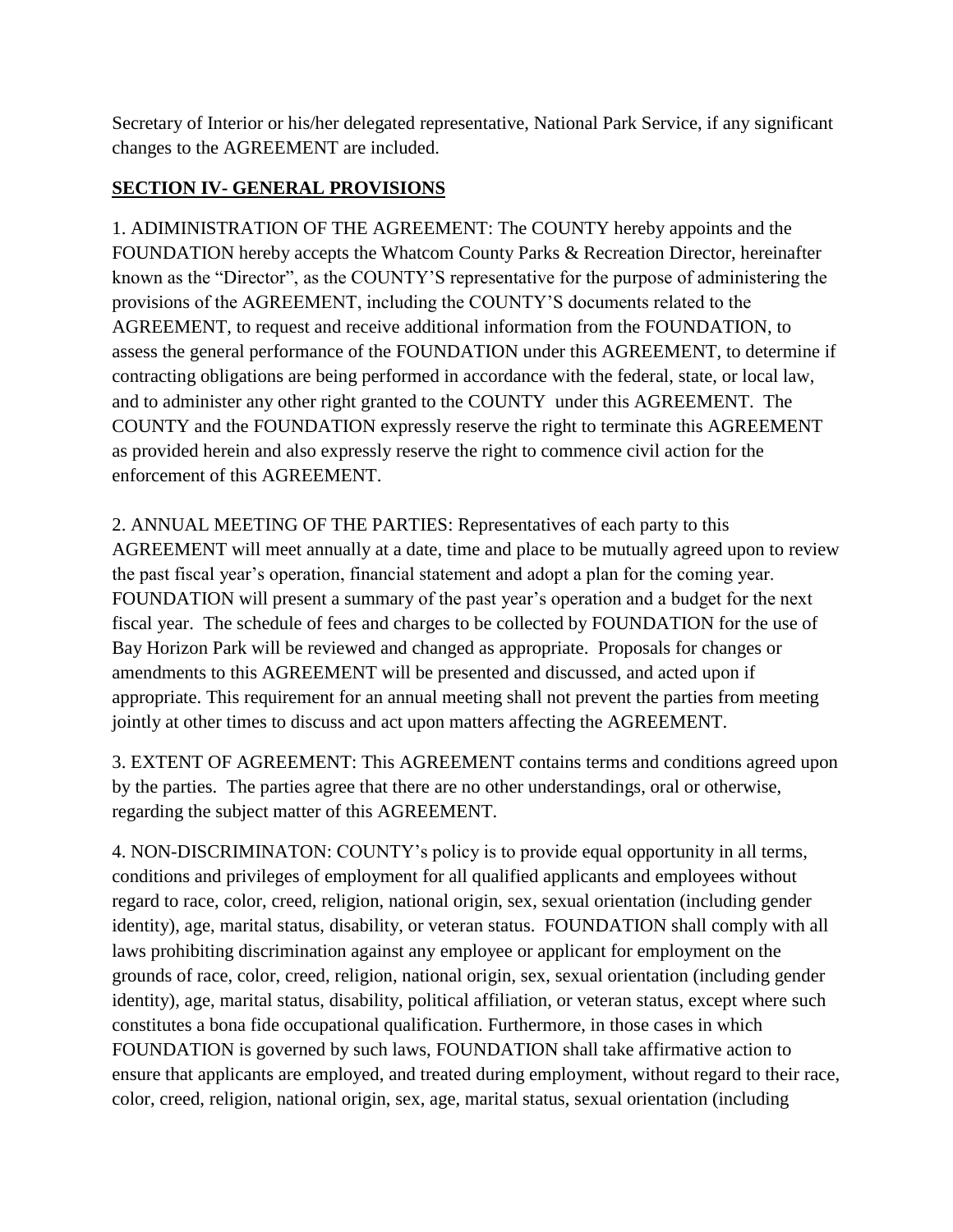gender identity), disability, or veteran status, except where such constitutes a bona fide occupational qualification. Such action shall include, but not be limited to: advertising, hiring, promotions, layoffs or terminations, rate of pay or other forms of compensation benefits, selection for training including apprenticeship, and participation in recreational and educational activities. In all solicitations or advertisements for employees placed by them or on their behalf, FOUNDATION shall state that all qualified applicants will receive consideration for employment without regard to race, color, creed, religion, national origin, sex, age, marital status, sexual orientation (including gender identity), disability, or veteran status, except where such constitutes a bona fide occupational qualification.

The foregoing provisions shall also be binding upon any subcontractor, provided that the foregoing provision shall not apply to contracts or subcontractors for standard commercial supplies or raw materials, to sole proprietorships with no employees or individuals or businesses contracted to perform maintenance, repairs and minor improvements at the property.

FOUNDATION shall not discriminate on the grounds of race, color, creed, religion, national origin, sex, age, marital status, sexual orientation (including gender identity), disability, or veteran status; or deny an individual or business any service or benefits under this Agreement unless otherwise allowed by applicable law; or subject an individual or business to segregation or separate treatment in any manner related to his/her/its receipt any service or services or other benefits provided under this Agreement unless otherwise allowed by applicable law; or deny an individual or business an opportunity to participate in any program provided by this Agreement unless otherwise allowed by applicable law.

5. LICENSING IN COMPLIANCE WITH LAWS AND REGULATIONS: The FOUNDATION agrees that any and all individuals employed by the FOUNDATION shall be licensed, certified and/or accredited in compliance with all applicable federal, state and county ordinances and statutes.

6. ASSIGNMENT AND/OR SUBLETTING: The FOUNDATION shall not assign this AGREEMENT or any interest therein, nor let or sublet the said premises or any part thereof or any right or privilege appurtenant thereto, nor permit the occupancy or use of any part thereof by any other person. Said let or sublet shall be grounds for termination of AGREEMENT by COUNTY possible reversion to the United States of America.

7. INSPECTION: The FOUNDATION agrees that the COUNTY by and through the Director may make periodic inspection of the entire work product of the FOUNDATION including, but not limited to materials of every nature whatsoever, which may be prepared, created or manufactured by the FOUNDATION during the completion of this agreement. The FOUNDATION agrees to notify the COUNTY in advance of any inspections, audits or program review by an individual, agency or governmental unit whose purpose is to review the services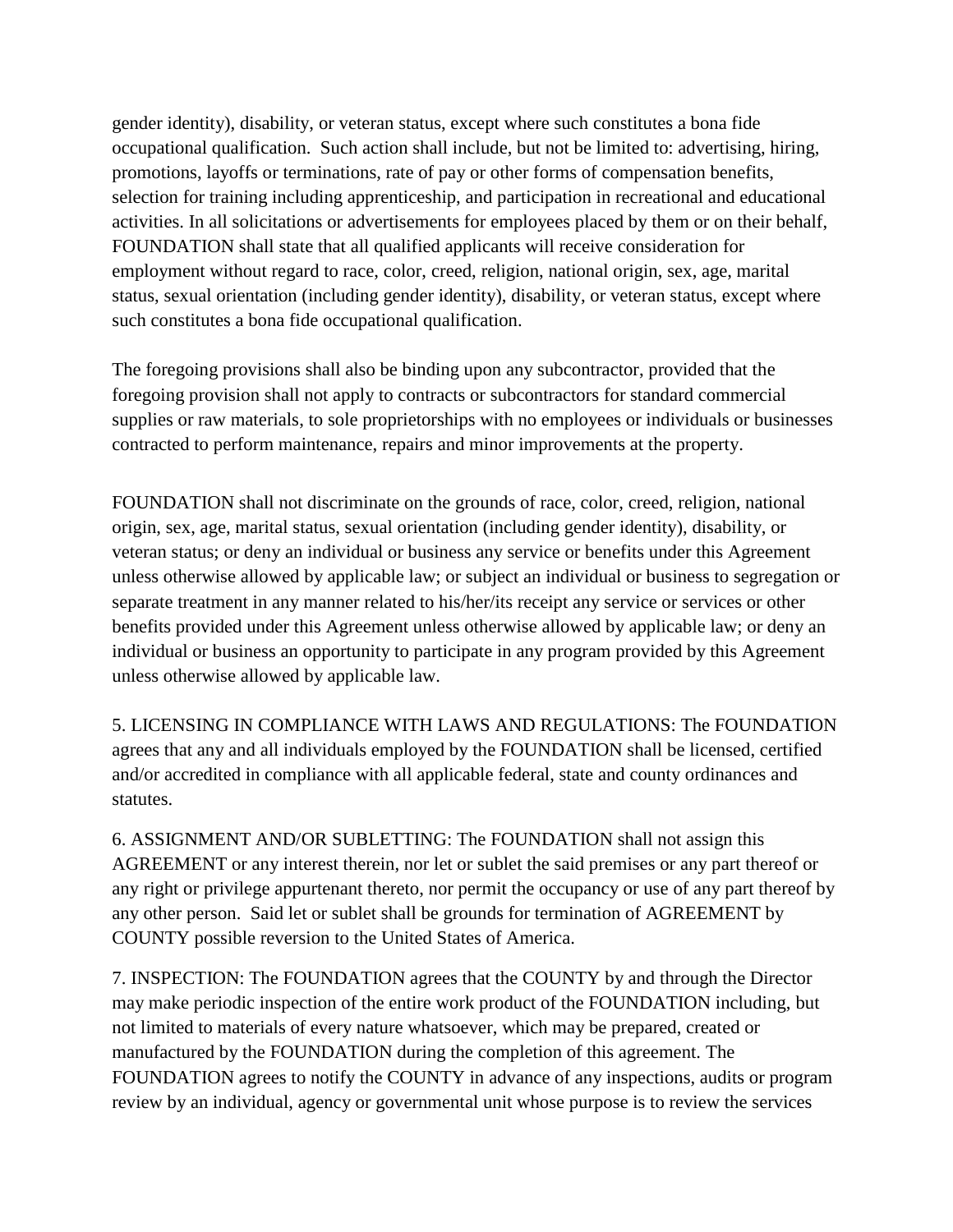provided within the terms of this Agreement. If no advance notice is given by such individual, agency or governmental unit, then the FOUNDATION agrees to notify the COUNTY as soon as it is practical of any inspection that has taken place.

8. RELATIONSHIP OF THE PARTIES: The parties intend that an independent FOUNDATION/COUNTY relationship will be created by this AGREEMENT. The COUNTY is interested only in the results to be achieved. No agent, employee, servant or representative of the FOUNDATION shall be deemed to be an employee, agent, servant or representative of the COUNTY for any purpose. Employees of the FOUNDATION are not entitled to any of the benefits the COUNTY provides for COUNTY employees. The FOUNDATION will be solely and entirely responsible for its acts and for the acts of its agents, employees, servants, subcontractors, volunteers or otherwise during the performance of this AGREEMENT. In the performance of the obligations herein contemplated, the FOUNDATION is an independent contractor as to the performance of the details of the work; however, the results of the work contemplated herein must meet the approval of the COUNTY and shall be subject the COUNTY'S general rights of inspection and review to secure the satisfactory completion thereof.

9. INDEMNIFICATION AND HOLD HARMLESS: To the fullest extent permitted by law, the FOUNDATION agrees to indemnify, defend and hold the COUNTY and its departments, elected and appointed officials, employees, agents and volunteers, harmless from and against any and all claims, damages, losses and expenses, including but not limited to court costs, attorney's fees and alternative dispute resolution costs, for any personal injury, for any bodily injury, sickness, disease or death and for any damage to or destruction of any property (including the loss of use resulting therefrom) which 1) are caused in whole or in part by any act or omission, negligent or otherwise, of the FOUNDATION, its employees, agents or volunteers or FOUNDATION'S subcontractors and their employees, agents or volunteers; or 2) are directly or indirectly arising out of, resulting from, or in connection with performance of this AGREEMENT; or 3) are based upon the FOUNDATION or its subcontractors' use of, presence upon or proximity to the property of the COUNTY. This indemnification obligation of the FOUNDATION shall not apply in the limited circumstance where the claim, damage, loss or expense is caused by the sole negligence of the COUNTY. This indemnification obligation of the FOUNDATION shall not be limited in any way by the Washington State Industrial Insurance Act, RCW Title 51, or by application of any other workmen's compensation act, disability benefit act or other employee benefit act, and the FOUNDATION hereby expressly waives any immunity afforded by such acts. The foregoing indemnification obligations of the FOUNDATION are a material inducement to COUNTY to enter into this AGREEMENT, are reflected in the FOUNDATION'S compensation, and have been mutually negotiated by the parties. FOUNDATION'S initials acknowledging indemnity terms required.

> *\_\_\_\_\_\_\_\_\_ Initial*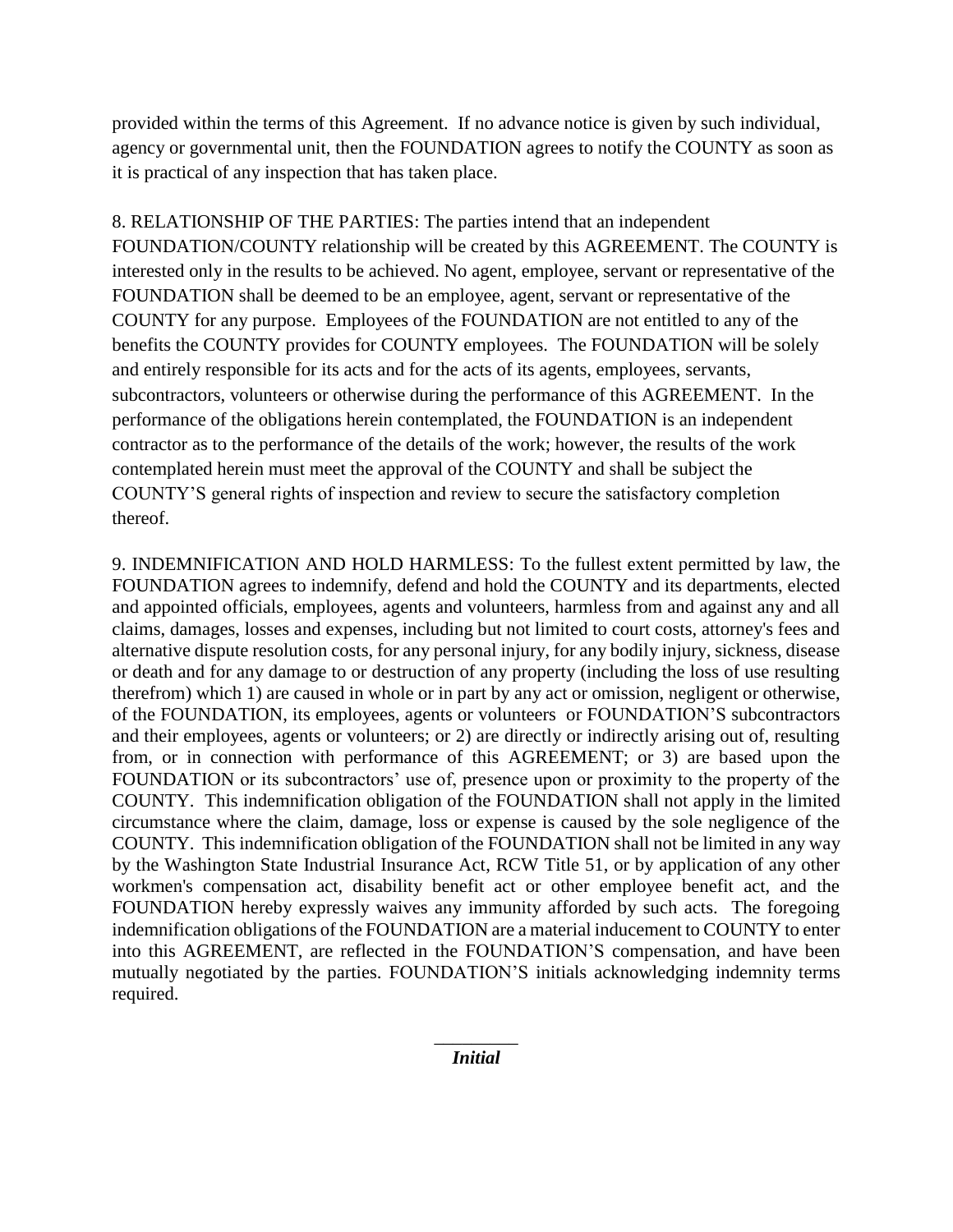*Participation by County – No Waiver.* The County reserves the right, but not the obligation, to participate in the defense of any claim, damages, losses or expenses and such participation shall not constitute a waiver of Provider's indemnity obligations under this Agreement.

*Survival of Provider's Indemnity Obligations.* The Camp Horizon Foundation agrees all Foundation indemnity obligations shall survive the completion, expiration or termination of this Agreement for a period of three (3) years beyond.

*Indemnity by Subcontractors.* In the event the Camp Horizon Foundation enters into subcontracts to the extent allowed under this Agreement, the Foundation's subcontractors shall indemnify the County on a basis equal to or exceeding Foundation's indemnity obligations to the County.

10. INSURANCE: The FOUNDATION shall, at its own expense, obtain and continuously maintain the following insurance coverage for the duration of this agreement, which shall include insurance against claims for injuries to persons or damage to property which may arise from or in connection with the performance of the work hereunder by the FOUNDATION, its agents, representatives, subcontractors or employees. All insurers providing such insurance shall have an A.M. Best Rating of not less that A- (or otherwise be acceptable to the COUNTY) and be licensed to do business in the State of Washington and admitted by the Washington State Insurance Commissioner. Coverage limits shall be the minimum limits identified in this Agreement or the coverage limits provided or available under the policies maintained by the FOUNDATION without regard to this AGREEMENT, whichever are greater.

### **1. Commercial General Liability**

Property Damage \$500,000.00, per occurrence General Liability & bodily injury \$2,000,000.00, per occurrence Annual Aggregate \$4,000,000.00

At least as broad as ISO form CG 00 01 or the equivalent, which coverage shall include personal injury, bodily injury and property damage for Premises Operations, Products and Completed Operations, Personal/Advertising Injury, Contractual Liability, Independent Contractor Liability, medical payments and Stop Gap/Employer's Liability. Coverage shall not exclude or contain sub-limits less than the minimum limits required, unless approved in writing by the County.

#### **2. Business Automobile Liability**

### \$1, 000,000.00 Minimum, per occurrence

\$2,000,000.00 Minimum, Annual Aggregate

Contractor shall provide auto liability coverage for owned, non-owned and hired autos using ISO Business Auto Coverage form CA 00 01 or the exact equivalent with a limit of no less than \$1,000,000 per accident. If Contractor owns no vehicles this requirement may be met through a non-owned auto Endorsement to the CGL policy.

#### **3. Additional Insurance Requirements and Provisions**

a. All insurance policies shall provide coverage on an occurrence basis.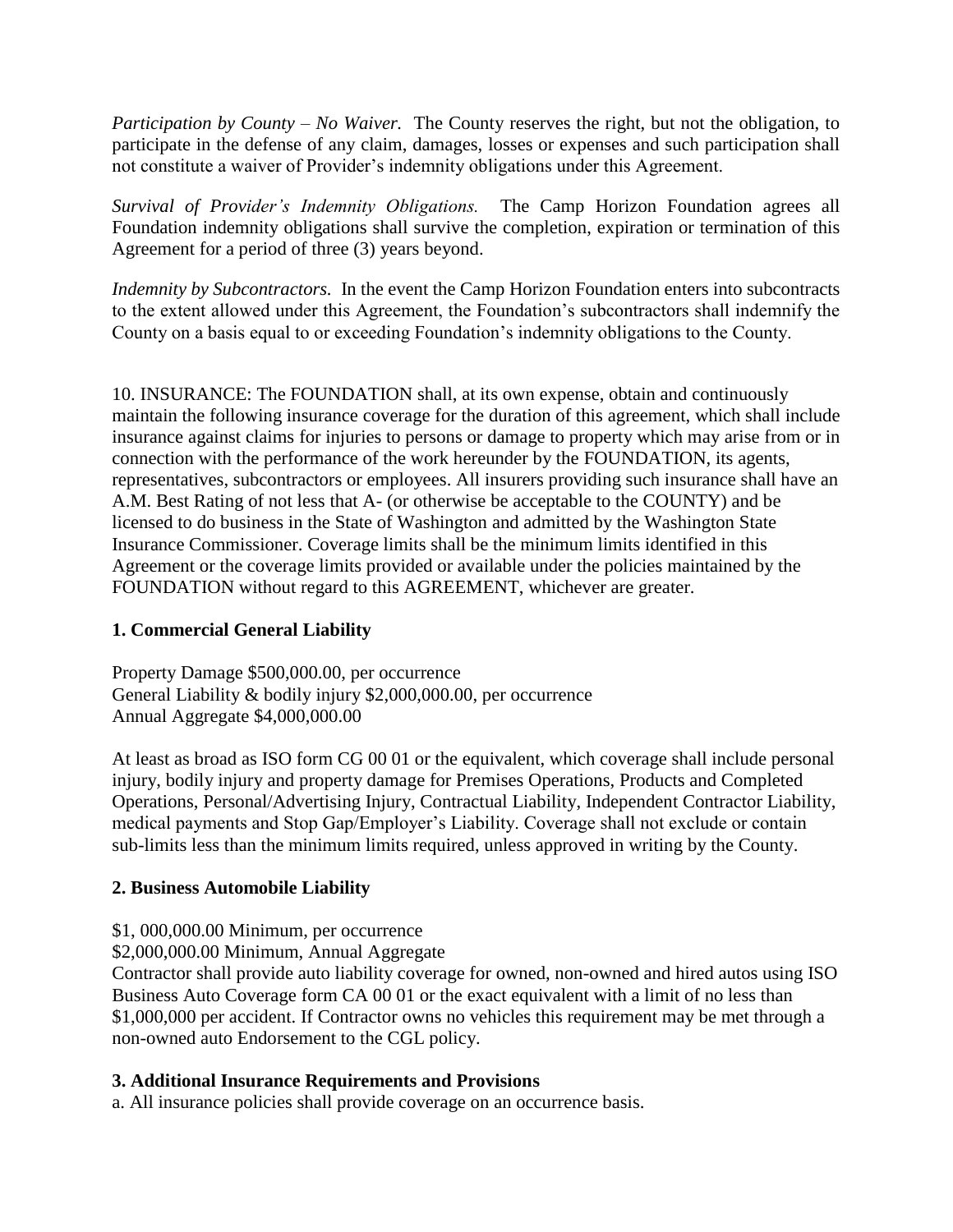b. Additional Insureds. Whatcom County, its departments, elected and appointed officials, employees, agents and volunteers shall be included as additional insureds on Foundations and Foundation's subcontractors' insurance policies by way of endorsement for the full available limits of insurance required in this contract or maintained by the Foundation and subcontractor, whichever is greater.

c. Primary and Non-contributory Insurance. Foundation shall provide primary insurance coverage and the County's insurance shall be non-contributory. Any insurance, self-insured retention, deductible, risk retention or insurance pooling maintained or participated in by the County shall be excess and non- contributory to Foundation's insurance.

d. Waiver of Subrogation. The insurance policy shall provide a waiver of subrogation with respect to each insurance policy maintained under this Agreement. When required by an insurer, or if a policy condition does not permit Foundation to enter into a pre-loss agreement to waive subrogation without an endorsement, then Foundation agrees to notify the insurer and obtain such endorsement. This requirement shall not apply to any policy which includes a condition expressly prohibiting waiver of subrogation by the insured or which voids coverage should the Foundation enter into such a waiver of subrogation on a pre-loss basis.

e. Review of and Revision of Policy Provisions. Upon request, the Foundation shall provide a full and complete certified copy of all requested insurance policies to the County. The County reserves the right, but not the obligation, to revise any insurance requirement, including but not limited to limits, coverages and endorsements, or to reject any insurance policies which fail to meet the requirements of this Agreement. Additionally, the County reserves the right, but not the obligation, to review and reject any proposed insurer providing coverage based upon the insurer's financial condition or licensing status in Washington.

f. Verification of Coverage/Certificates and Endorsements. The Foundation shall furnish the County with a certificate of insurance and endorsements required by this contract. The certificates and endorsements for each policy shall be signed by a person authorized by the insurer to bind coverage on its behalf. The certificate and endorsements for each insurance policy are to be on forms approved by the County prior to commencement of activities associated with the Foundation. The certificate and endorsements, and renewals thereof, shall be attached hereto as Exhibit "D". If Exhibit D is not attached, the Foundation must submit the certificate and endorsements required in this contract to the County prior to the commencement of any work or activity on the park. A certificate alone is insufficient proof of the required insurance; endorsements must be included with the certificate. The certificate of insurance must reflect the insurance required in this contract, including appropriate limits, insurance coverage dates, per occurrence, and in the description of operations, include the park, Whatcom County, its departments, officials, employees, agents and volunteers as additional insureds, primary, noncontributory, and waiver of subrogation.

g. The County must be notified immediately in writing of any cancellation of the policy, exhaustion of aggregate limits, notice of intent not to renew insurance coverage, expiration of policy or change in insurer carrier. Foundation shall always provide the County with a current copy of the certificate and endorsements throughout the duration of the contract.

h. No Limitation on Liability. The insurance maintained under this agreement shall not in any manner limit the liability or qualify the liabilities or obligations of the Foundation to the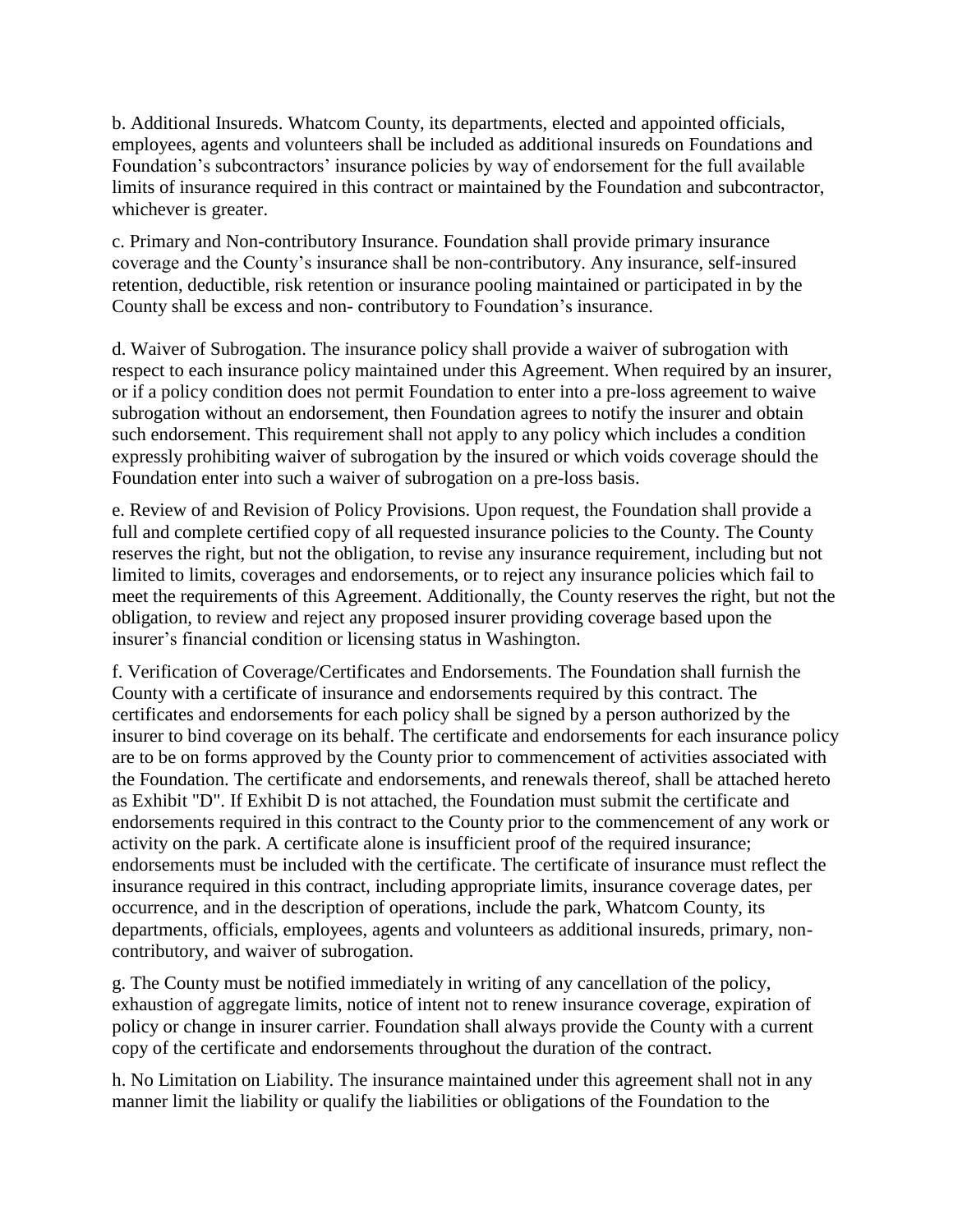coverage provided by such insurance, or otherwise limit the County's recourse to any remedy available at law or equity.

i. Use of County Property Conditioned on Insurance and Failure to Maintain Insurance. Use of the property by the Foundation under this Agreement is expressly conditioned upon the Foundation's compliance with all insurance requirements. Failure on the part of the Foundation to maintain the insurance as required shall constitute a material breach of contract. Foundation's use of the park may be suspended in the event of non-compliance, upon which the County may, after giving twenty-five business days' notice to the Foundation to correct the breach or immediately terminate the agreement.

j. Workers Compensation. The Foundation shall maintain Workers Compensation coverage as required under the Washington State Industrial Insurance Act, RCW Title 51, for all Foundation's employees, agents and volunteers eligible for such coverage under the Industrial Insurance Act, to the extent that coverage for volunteers is optional in the State of Washington, the Foundation is not obligated to provide this coverage to volunteers.

k. Failure of the Foundation to take out and/or maintain required insurance shall not relieve the Foundation or subcontractors from any liability under the agreement, nor shall the insurance requirements be construed to conflict with or otherwise limit the obligations concerning indemnification. The County does not waive any insurance requirements even in the event the certificate or endorsements provided by the Foundation were insufficient or inadequate proof of coverage but not objected to by the County. The County's failure to confirm adequate proof of insurance requirements does not constitute a waiver of the Foundation's insurance requirements under this Agreement.

l. Availability of Foundation Limits. If the Foundation maintains higher insurance limits than the minimums shown above, the County shall be insured for the full available limits, including Excess or Umbrella liability maintained by the Foundation, irrespective of whether such limits maintained by the Foundation are greater than those required by this contract or whether any certificate furnished to the County evidences limits of liability lower than those maintained by the Foundation.

m. Insurance for Subcontractors. If the Foundation subcontracts (if permitted in the Agreement) any portion of this Agreement, the Foundation shall include all subcontractors as insureds under its policies or shall require separate certificates of insurance and policy endorsements from each subcontractor. Insurance coverages by subcontractors must comply with the insurance requirements of the Foundation in this agreement and shall be subject to all of the requirements stated herein, including naming the County as additional insured.

n. The Foundation agrees Foundation's insurance obligation shall survive the completion or termination of this agreement for a minimum period of three years.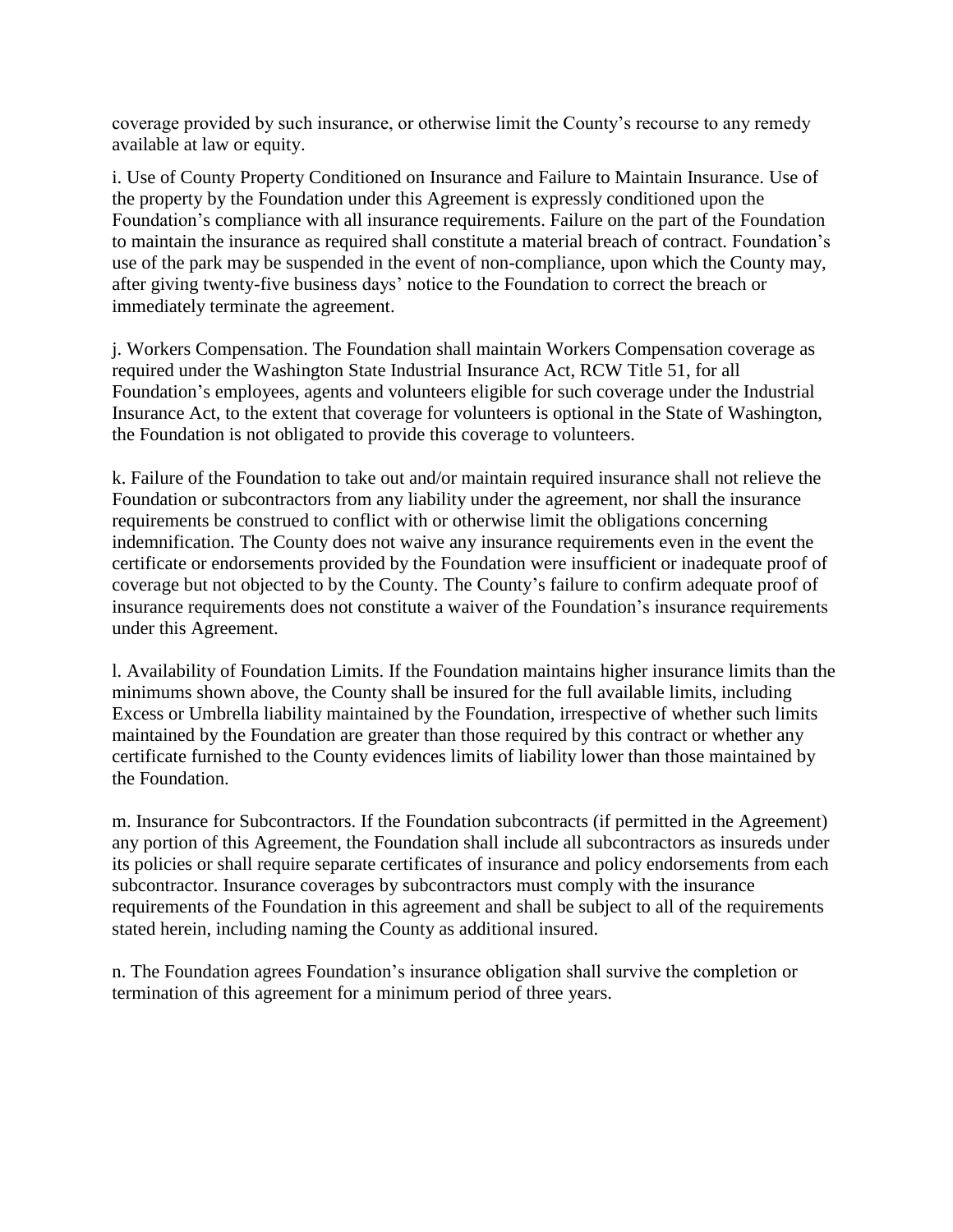11. COMMUNICATION: Communications between the FOUNDATION and COUNTY shall be addressed to the regular place of business.

In the case of the FOUNDATION: President Camp Horizon Foundation 7506 Gemini Street, Blaine WA 98230 360 371-0531 [info@lionscamphorizon.org](mailto:info@lionscamphorizon.org)

In the case of the COUNTY:

**Director** Whatcom County Parks & Recreation Department 3373 Mt. Baker Highway Bellingham WA 98226 360 778-5850 [parks@co.whatcom.wa.us](mailto:parks@co.whatcom.wa.us)

12. SEVERABILITY: It is understood and agreed to by the parties hereto that if any part of this AGREEMENT is illegal, the validity of the remaining provisions shall not be affected and the rights and obligations of the parties shall be construed as if the agreement did not contain the particular illegal part. If it should appear that any provision hereof is in conflict with any statutory provision of the State of Washington, said provision shall be deemed inoperative and null and void insofar as they may be in conflict therewith, and shall be modified to conform to such statutory provisions.

13. MODIFICATION: No change or additions to this AGREEMENT shall be valid or binding upon either party unless such change or addition be in writing and executed by both parties.

14. VENUE STIPULATION: This AGREEMENT has been and shall be construed as having been made and delivered within the State of Washington and it is mutually understood and agreed by each party hereto that this AGREEMENT shall be governed by the laws of the State of Washington, both as to interpretation and performance.

15. NON-WAIVER OF BREACH: The failure of the COUNTY or the FOUNDATION to insist upon strict performance of any of the covenants and agreement of this AGREEMENT or to exercise any option herein conferred in any one or more instances shall not be construed to be a waiver or relinquishment of any such or any other covenants or agreements, but the same shall be and shall remain in full force and effect.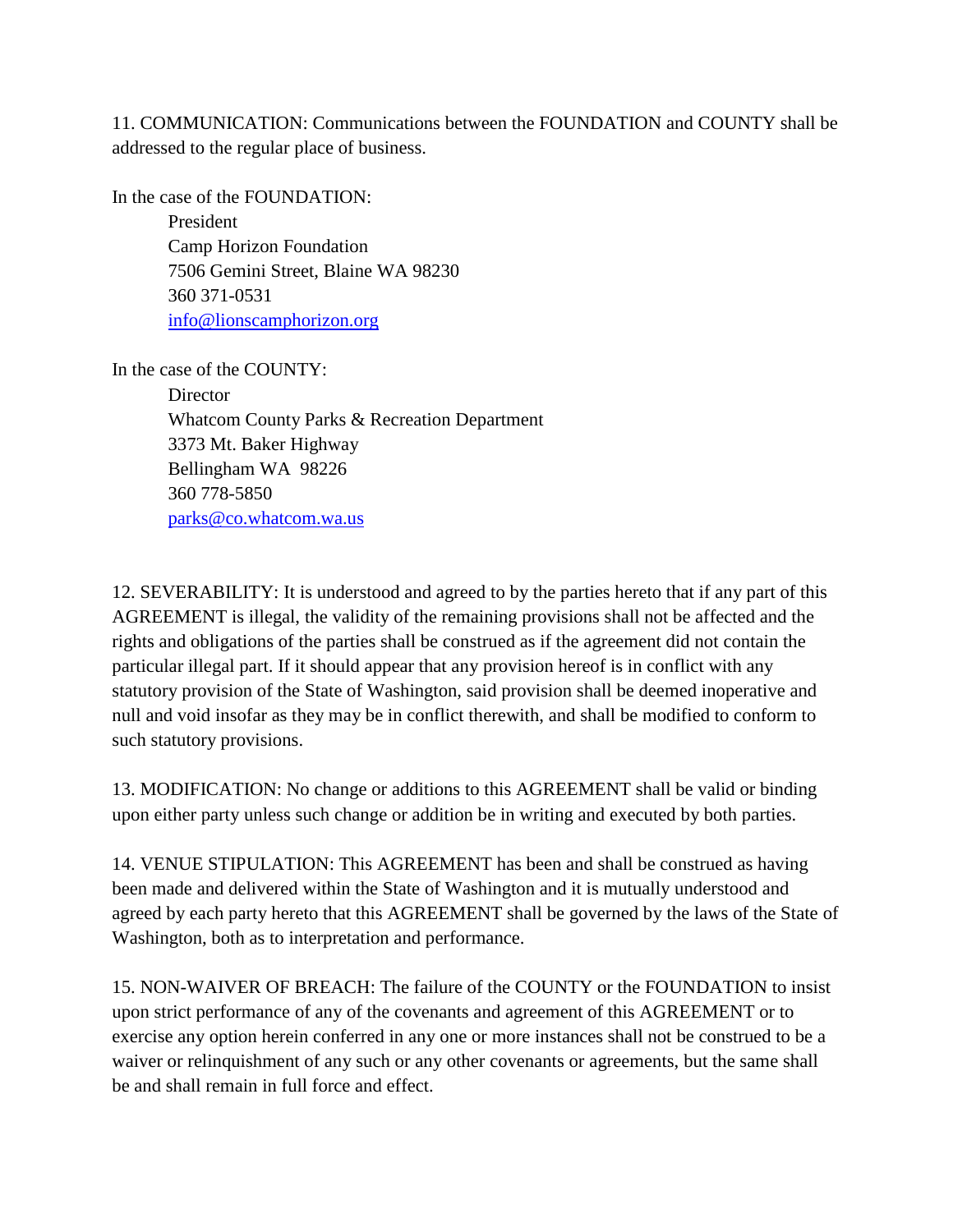If either party fails to comply fully with the terms and conditions of the AGREEMENT, the other party may pursue such remedies as are legally available, including, but not limited to, the immediate suspension of operations and activities pending corrective acts or investigations, or termination of this AGREEMENT. Further, any breach shall be identified and presented to the other party who will have 30-days to address or remedy the breach before the remedies described in this paragraph may be taken. This AGREEMENT may be terminated at any time upon mutual, written agreement by both parties, or upon thirty-days written notice by either party.

DATED this  $\frac{1}{2022}$ .

### **CAMP HORIZON FOUNDATION:**

**\_\_\_\_\_\_\_\_\_\_\_\_\_\_\_\_\_\_\_\_\_\_\_\_\_\_\_\_\_\_\_**

Don Webster, President

STATE OF WASHINGTON ) ) ss. COUNTY OF WHATCOM )

On this \_\_\_ day of \_\_\_\_\_\_\_\_\_\_\_\_\_\_\_\_\_\_\_\_ 2022 before me personally appeared Don Webster, to me known to the \_\_\_\_\_\_\_\_\_\_\_\_\_\_\_\_\_\_\_\_ of the \_\_\_\_\_\_\_\_\_\_\_\_\_\_\_\_\_\_\_\_\_\_\_\_\_\_\_\_\_\_\_\_ and who executed the above instrument and who acknowledged to me the act of signing and sealing thereof.

> \_\_\_\_\_\_\_\_\_\_\_\_\_\_\_\_\_\_\_\_\_\_\_\_\_\_\_\_\_\_\_\_\_\_\_\_\_\_\_\_\_\_\_\_\_ NOTARY PUBLIC in and for the State of Washington

> > \_\_\_\_\_\_\_\_\_\_\_\_\_\_\_\_\_\_\_\_\_\_\_\_printed name.

Residing at \_\_\_\_\_\_\_\_\_\_\_\_\_\_\_\_\_\_\_\_\_\_\_\_\_\_

My commission expires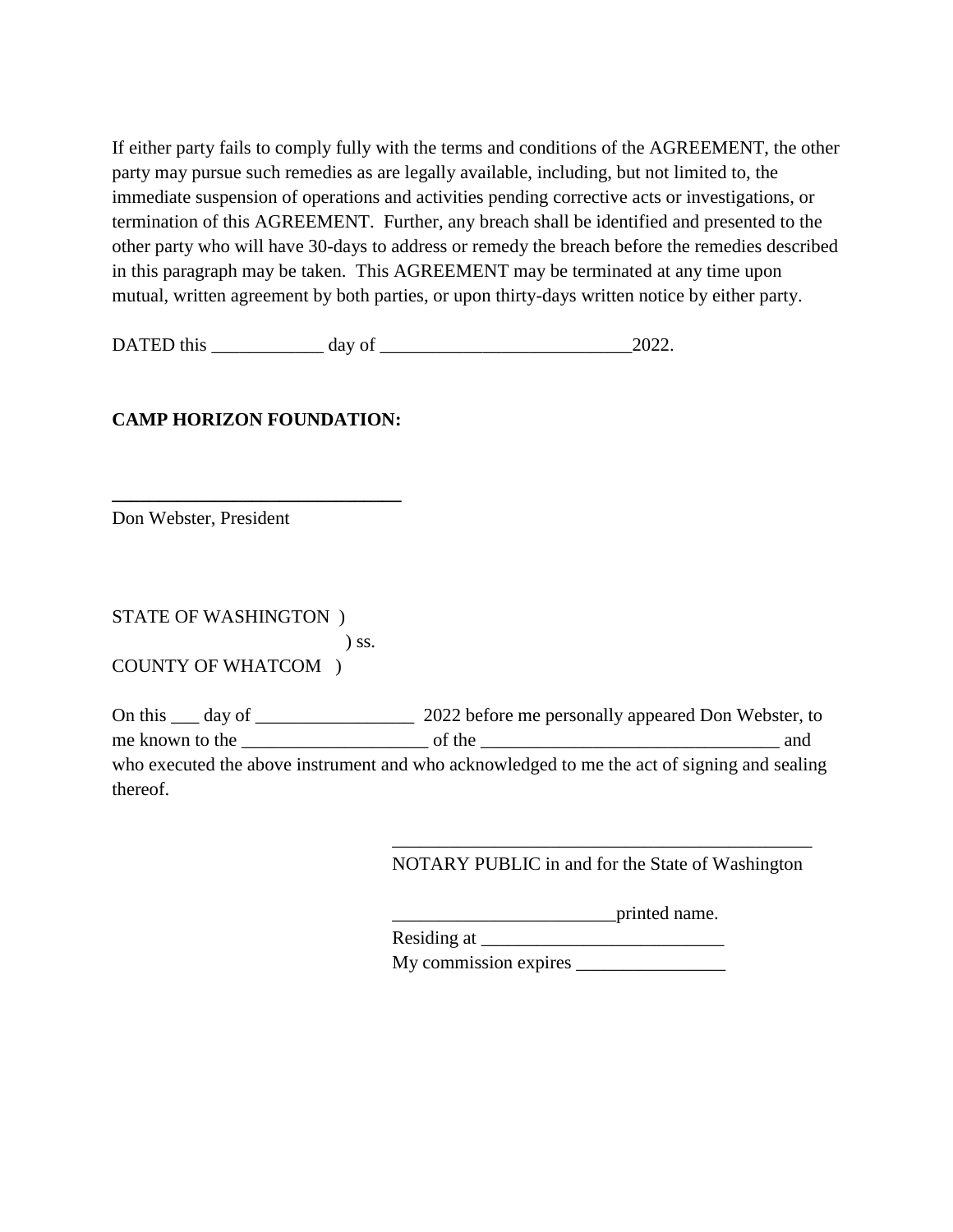### **WHATCOM COUNTY:**

Recommended for Approval:

Department Director Date

\_\_\_\_\_\_\_\_\_\_\_\_\_\_\_\_\_\_\_\_\_\_\_\_\_\_\_\_\_\_

**Approved as to form:**

Prosecuting Attorney Date

**\_\_\_\_\_\_\_\_\_\_\_\_\_\_\_\_\_\_\_\_\_\_\_\_\_\_\_\_\_\_**

**Approved:** Accepted for Whatcom County:

By: **\_\_\_\_\_\_\_\_\_\_\_\_\_\_\_\_\_\_\_\_\_\_\_\_\_\_\_\_\_\_\_\_\_\_\_\_\_\_\_**

Satpal Singh Sidhu, Whatcom County Executive

STATE OF WASHINGTON ) ) ss.

COUNTY OF WHATCOM )

On this \_\_\_ day of \_\_\_\_\_\_\_\_\_\_\_\_\_\_\_\_\_\_\_\_\_\_\_ 2022 before me personally appeared Satpal Singh Sidhu, to me known to the Executive of Whatcom County and who executed the above instrument and who acknowledged to me the act of signing and sealing thereof.

> \_\_\_\_\_\_\_\_\_\_\_\_\_\_\_\_\_\_\_\_\_\_\_\_\_\_\_\_\_\_\_\_\_\_\_\_\_\_\_\_\_\_\_\_\_ NOTARY PUBLIC in and for the State of Washington

> > \_\_\_\_\_\_\_\_\_\_\_\_\_\_\_\_\_\_\_\_\_\_\_\_printed name.

Residing at

My commission expires \_\_\_\_\_\_\_\_\_\_\_\_\_\_\_\_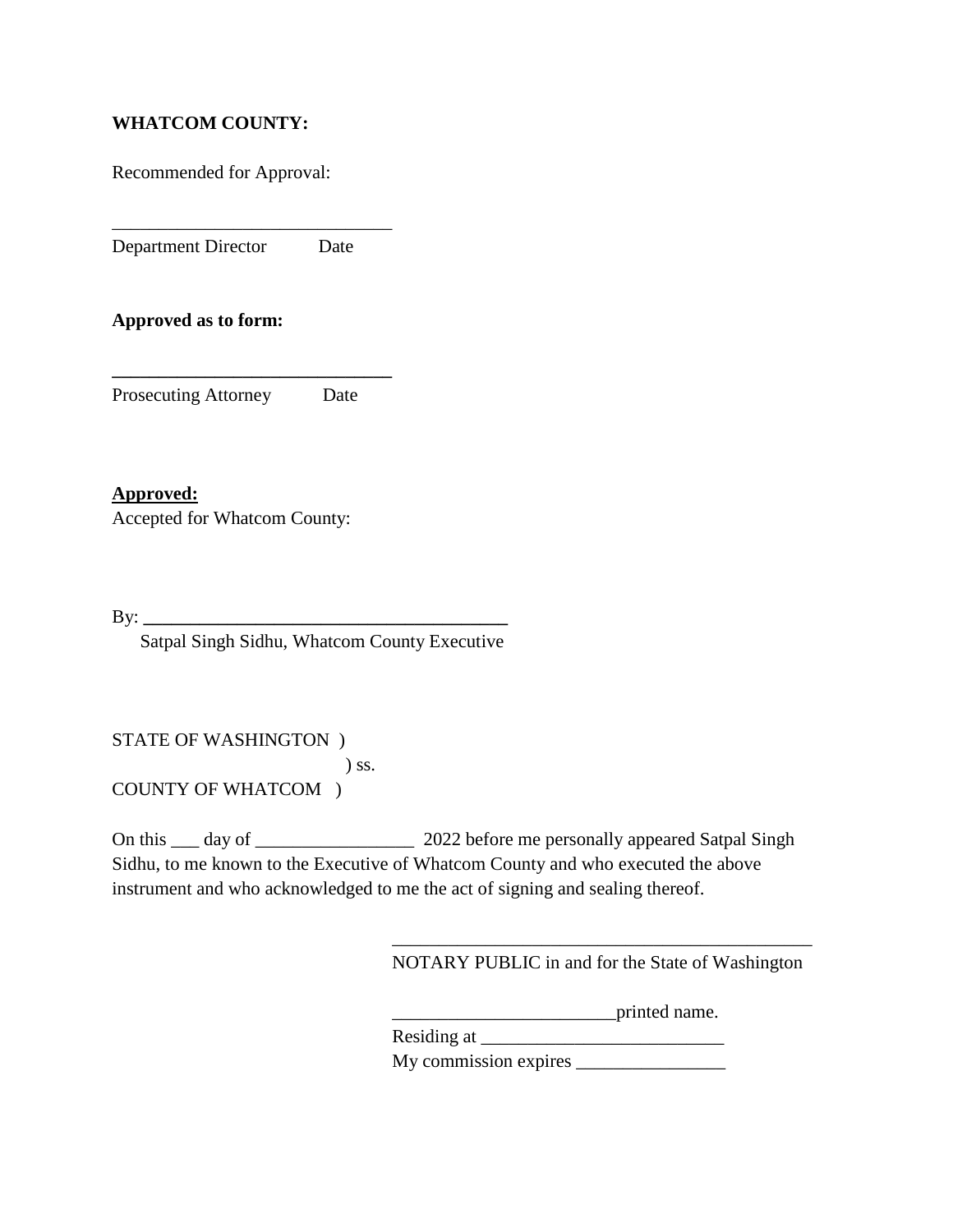### **EXHIBIT "A"**

#### Description of COUNTY Obligations

The COUNTY agrees to provide or perform the following obligations.

On the condition that the FOUNDATION satisfy its obligations in Exhibit "B", the COUNTY shall make available under the terms of this AGREEMENT, the buildings named and the surrounding area as a summer camp facility for the FOUNDATION.

The COUNTY may make improvements and assist the FOUNDATION when funds and time permit.

Buildings Number: 416 Recreational Hall 510, 514, 516, 583 Barracks 532 Administrative Building 534 Kitchen/Dining Hall 542 Shop 616 Hobby Shop 634 Base Exchange 636 Commissary

424 Gymnasium *Use of this building is in collaboration with the Blaine Birch Bay Park & Recreation District No. 2's use under a separate interlocal agreement between Whatcom County and the Park District.*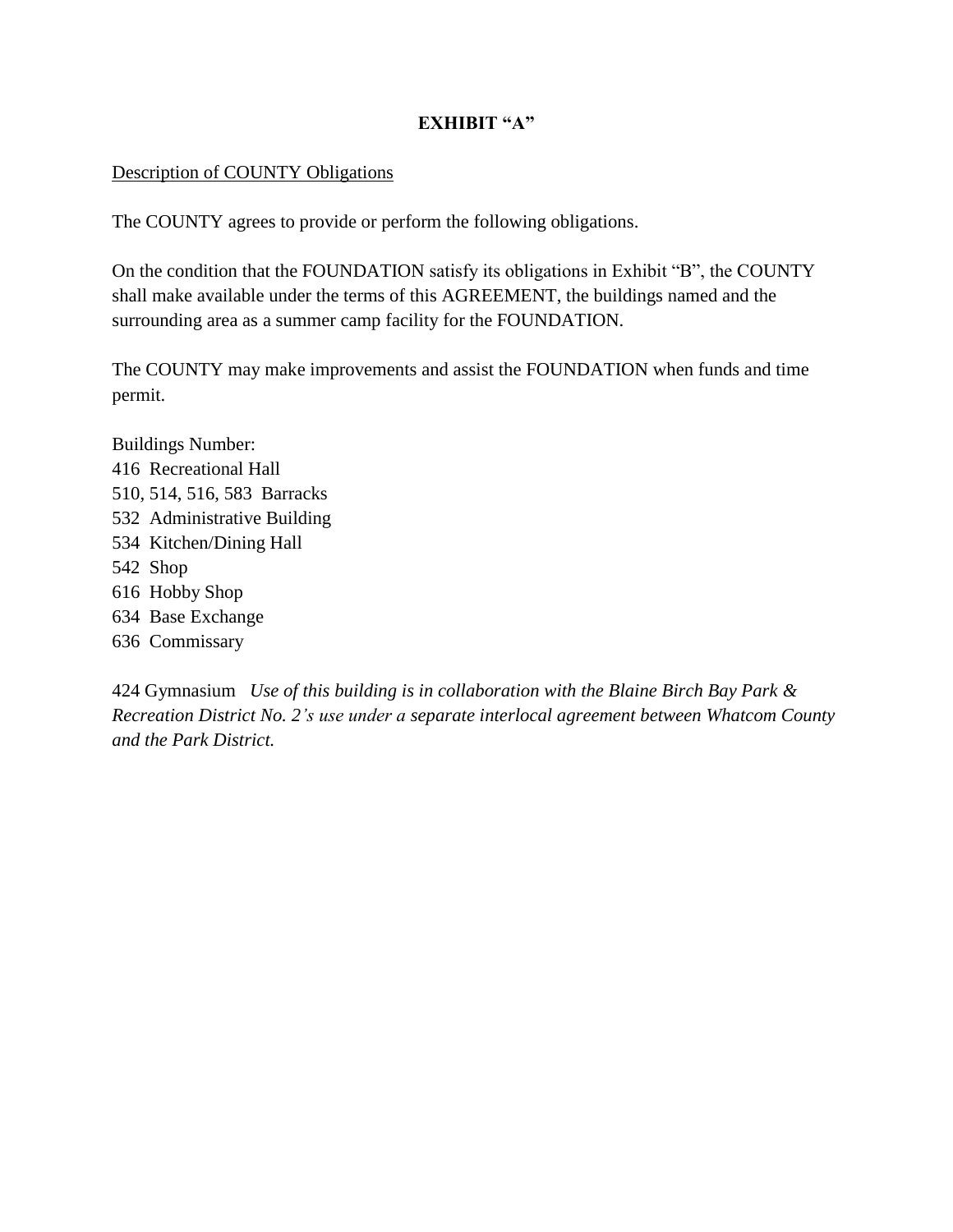### **EXHIBIT "B"**

#### Description of FOUNDATION Obligations

The FOUNDATION agrees to provide or perform the following services and obligations:

1. Use for park and recreation purposes: Use the buildings and land covered by this AGREEMENT for the primary purpose of providing park and recreational services and facilities to the general public. Such recreational activities shall be limited to those which are reasonably within the financial and managerial capability of the FOUNDATION and in any event, shall be those activities that are in compliance with the general rules and policies of the COUNTY and the terms and conditions of the *Federal Lands to Parks Program* under which Whatcom County acquired the property (GSA Control no. WA 749 A, B, C) in 1980.

2. Utilities: Pay all utility costs including electricity, water, sewer, gas, telephone, garbage, alarm monitoring and stormwater fees.

3. Maintenance and Repair: Maintain the facilities and grounds in a safe, clean, usable condition. Provide and pay all costs thereof, normal customary and reasonable maintenance and repair of all buildings and grounds used under this AGREEMENT.

4. Closure of Areas to the Public: Except during FOUNDATION camp sessions, the general grounds areas need to remain open to the public for park use. During camping sessions, the FOUNDATION may restrict public access, install temporary fencing, barricades and signs around the camp's activity area(s).

5. Inspection: The FOUNDATION shall allow the Director or his/her designee and/or the Secretary of the Interior's designated representative, National Park Service, at any and all reasonable times to inspect any facility operated under this AGREEMENT

6. Pay all costs of advertising of facilities and activities provided at the site by the FOUNDATION.

7. Provide and maintain the required insurance in the amount and term required for the duration of this AGREEMENT.

8. Charge fees: Submit to COUNTY for approval a schedule of fees and charges, if any, to be made for use of facilities, services, or activities to be operated on the premises. All revenues over and above expenses of operations and maintenance shall accrue to the benefit of the FOUNDATION.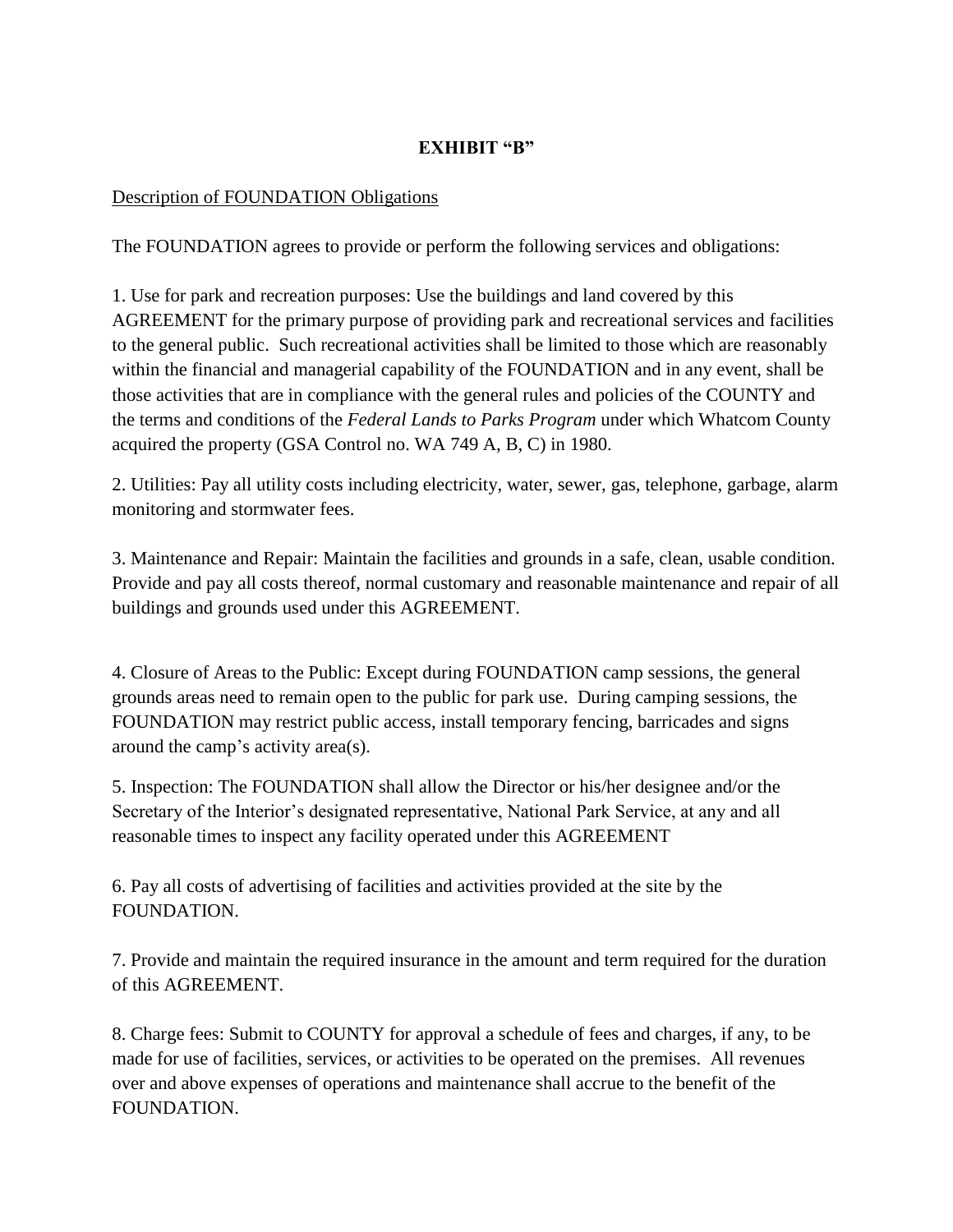9. Pay to the COUNTY a percentage of any moneys that are determined to be excess after operation needs are met (See Paragraph 2, Section II), on the following scale:

- a) When excess is under \$5,000 for the year, five percent (5%) of the excess.
- b) When excess is \$5,000 to \$10,000 for the year, ten percent (10%) of the excess.
- c) When excess is over \$10,000 for the year, twenty percent (20%) of the excess.

10. Improvements: Obtain prior written approval from the COUNTY for all major improvements. Unless agreed upon in writing, Improvements made under this AGREEMENT shall become property of the COUNTY.

11. Permits and licenses: Pay, obtain and maintain all necessary permits, licenses and inspections to operate FOUNDATION programs, facilities and services.

12. FOUNDATION shall keep the premises free from any and all liens arising out of any work performed, materials furnished, or obligations incurred by the FOUNDATION during the term of this AGREEMENT or any extension or renewal.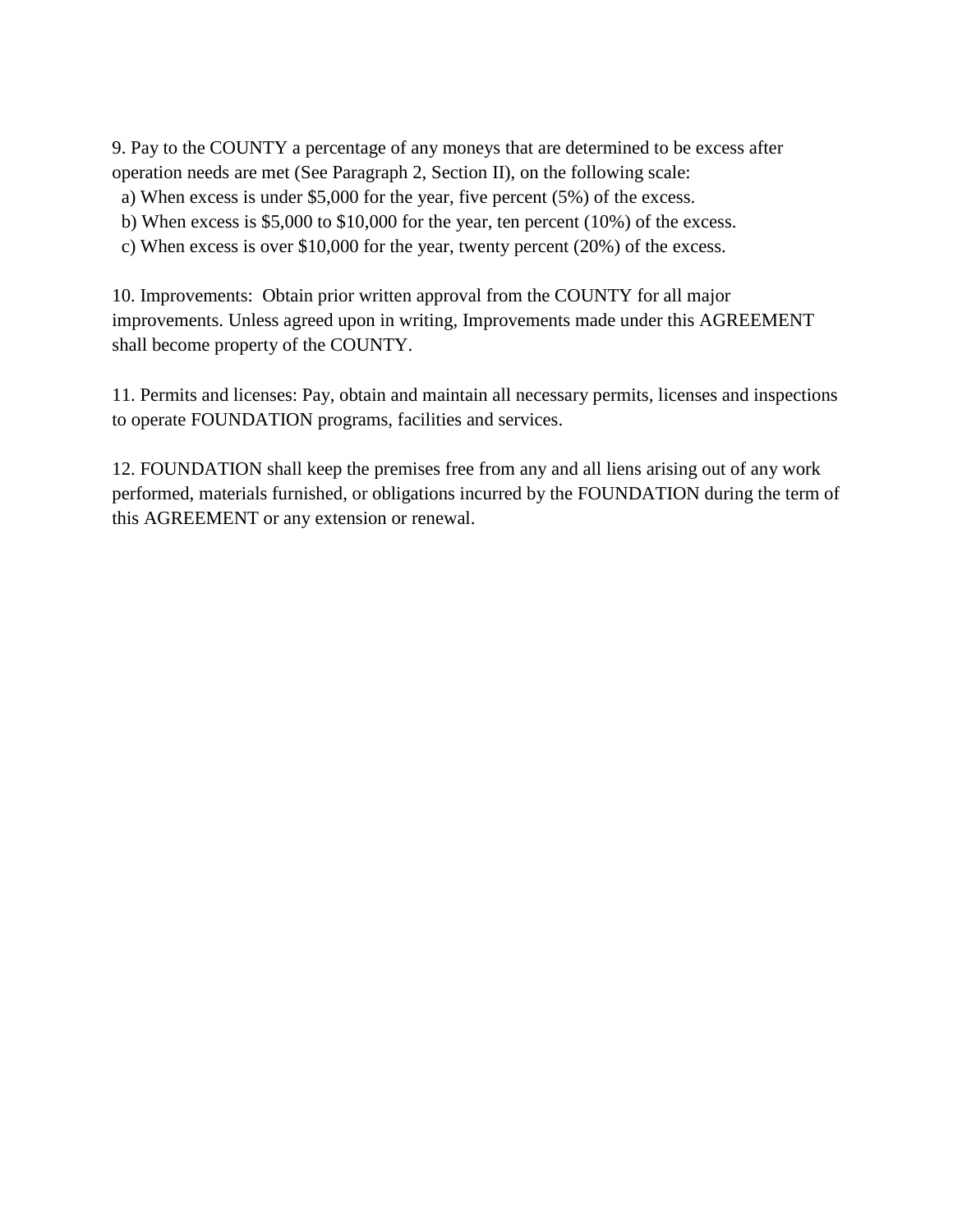# **EXHIBIT "C"**

*INSERT BAY HORIZON PARK DIAGRAM OF AREAS/BUILDINGS PERTAINING TO AGREEMENT*